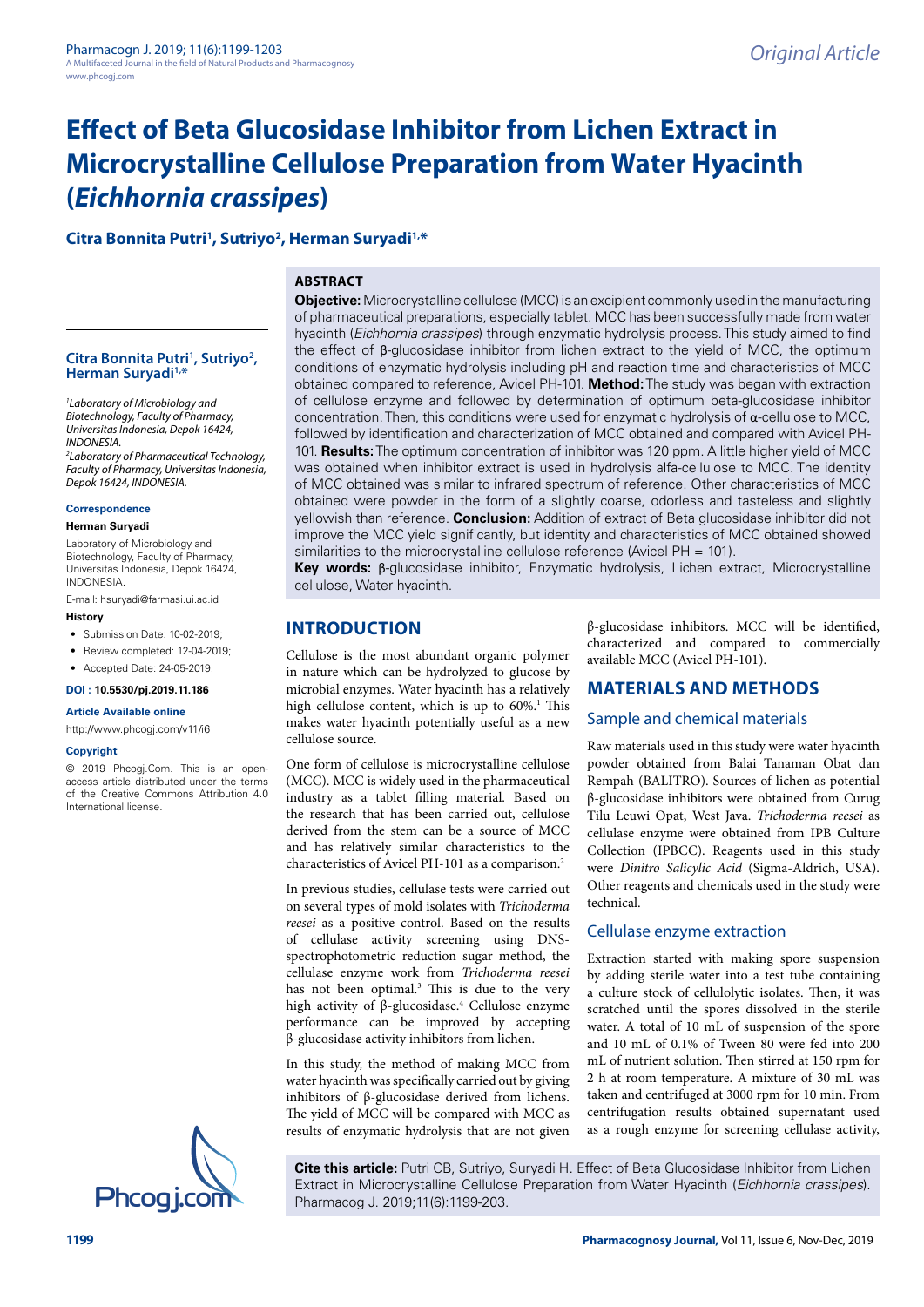evaluation of β - glucosidase inhibitors and enzymatic hydrolysis of cellulose into microcrystalline cellulose.<sup>2</sup>

# β-glucosidase inhibitor extraction and evaluation

The lichens are rinsed to remove dirts, left at room temperature for 24 h and cut into pieces. The lichens were extracted by maceration method using 1 L ethyl acetate solvent for 72 h with solvent replacement every 24 h. Then, the extraction results are mixed together and evaporated at room temperature. Lichen extract was diluted in a concentration of 1000 ppm using acetate buffer and concentration variations were made, namely 40; 60; 80; 100; 120 and 140 ppm.

Evaluation of cellulase activity from *Τrichoderma reesei* based on clear zones in CMC media was carried out by cellulose degradation test method. To know the effect of β-glucosidase inhibitors, 2.5 μL of crude enzyme extract and 2.5 μL of lichen extract with a concentration of 40 ppm were injected into a paper disk using a micropipette on a petri dish containing CMC, NaNO3, KH2PO4, KCl, MgSO4.7H2O media, yeast extract and glucose. The petri dishes are then incubated at 27-28°C for 3-7 days. For comparison, the media with enzyme extracts were tested without the addition of lichens extract. The clear zone formed around the paper disc shows cellulolytic activity.

# Preparation of α-cellulose isolation

A total of 300 g of sifted water hyacinth powder then placed in a beaker glass was added with 4 L of 3.5% nitric acid (containing 40 mg sodium nitrite) and heated for 2 h at 90°C above the waterbath. After that, the residue is filtered and washed with water. The residue is then immersed in 3 L of a solution containing Sodium Hydroxide and Sodium Sulfite each 2% w / v and heated at 50°C. for 1 h. Then the residue is filtrated and washed with water. Bleaching with 2 L of water solution with 3.5% Sodium Hypochlorite 1: 1 and boiled for 10 min followed by filtration and washing of residues using water. The obtained residue was added 17.5% w / v NaOH then heated for 30 min at 80°C., after which it was filtrated and washed again with water. The resulting residue is α-Cellulose. The extraction was continued by mixing α-Cellulose in 2 L water mixture and 3.5% 1: 1 Sodium Hypochlorite which was heated at 100°C for 5 min. The residue is filtered and washed thoroughly. Then dried in an oven with a temperature of 60°C and obtained α-cellulose powder.<sup>5</sup>

# Method of cellulite enzyme microcrystalline cellulose preparation by hydrolysis

The 10 g α-Cellulose was hydrolyzed enzymatically with 0.05 M Sodium Acetate buffer pH 7 of 100 mL while adding a mixture of cellulase enzyme with 5 mL inhibitor at 30°C and 160 rpm for 2 h above water-shaking incubator. Thereafter, the mixture was centrifuged at 5,500 rpm (at a temperature of 7-10°C for 30 min). The rest of the enzyme was removed by washing residue that settled with the aquades then dried.

## Identification and characterization

The identification was performed using FTIR (Shimadzu FTIR-8400s) to determine the functional groups present in microcrystalline cellulose samples compared to the Avicel PH 101 standard.

## Scanning electron microscope (SEM)

The sample was inserted into a room then irradiated with a 10 kV electron beam so that the sample ejected detectable secondary electrons, detonating electrons and a detector scientor, which was then reinforced with an electrical circuit causing a CRT (Catode Ray Tube) image. Shooting was done after selecting a certain part of the object (sample) and magnification was desired so that obtained a good and clear photograph. Identification was compared to Avicel PH 101.

# X-Ray diffractometer (XRD)

The sample was printed on a circular plate mold and flattened until no wave is formed on the sample surface. Measurements were made using XRD Bruker D8 Advance ECO Diffractometer operated in reflection method (40 kV, 35 mA) using Cu-K $\alpha$  radiation (11 = 1,54060 Å and 12  $= 1,54439$  Å) and using step scan method with initial position (°20) of 5,000°, step size (°20) of 0.020° (76.8 s per step) and ending at (°20) of 80.009°. The resulting diffraction pattern was compared to Avicel PH 101.

## Particle size and distribution analysis

Preparation was done by dispersing the crystal powder in an appropriate medium which can disperse the sample powder. In this test, ethanol dispersion medium was used. Requirements for particle size distribution testing ranged from 0.01-200 μm.

#### pH test, ash content and starch test

The method used in this test is based on the Farmakope Indonesia  $2014.6$ 

## Water content and organoleptic

Moisture content was measured using moisture content (Adam) with a temperature of 105°C. A number of samples were weighed  $\pm$  1.0 g on the aluminum plate that had been previously held. Then the appliance is turned on and the tool will measure the water content of the sample. The experiment is repeated using the Avicel PH 101 standard. A good microcrystalline cellulose powder is a white, odorless and tasteless powder.

#### Particle density

The density test of powder particles is done by bulk-tapped density. First, the product produced is weighed to meet ± 60% of the 50 m polygonal-grounded measuring cup, then the volume is recorded (bulk volume / Vb). Next, the polygonal grounded measuring cylinder is placed on the tool. Then, the tool is turned on and set to 250 beats / min, then recorded the final volume (tapped density / Vt). The experiment was repeated using the Avicel PH 101.

#### Flow rate test

Microcrystalline cellulose powder weighed approximately 10 g. The powder is fully inserted into the flowmeter. Flowmeter switched on, calculate the time required until all the powders flow down recorded and then calculate the flow rate. The experiment was repeated and compared using Avicel PH 101 powder.

## Angle of repose test

Microcrystalline cellulose powder weighed approximately 10 g. The powder is carefully poured into the flowmeter funnel until the end of the powder conical touches the end of the funnel. Then the end cover of the funnel is opened slowly so that the powder flows down slowly.

### Loss on drying test

A total of 1 g of sample was included in porcelain crucible, then dried in an oven at 105°C for 3 h until constant weight was obtained.7

# **RESULTS**

### Cellulase enzyme extraction

Cellulase enzyme extraction was performed by dissolving 10 mL of spore suspension and 10 mL of Tween 80 0.1% into nutrient solution. The addition of tween 80 0.1% was done to increase the permeability of the cells so that the enzyme is easier to get out of the cell wall. From the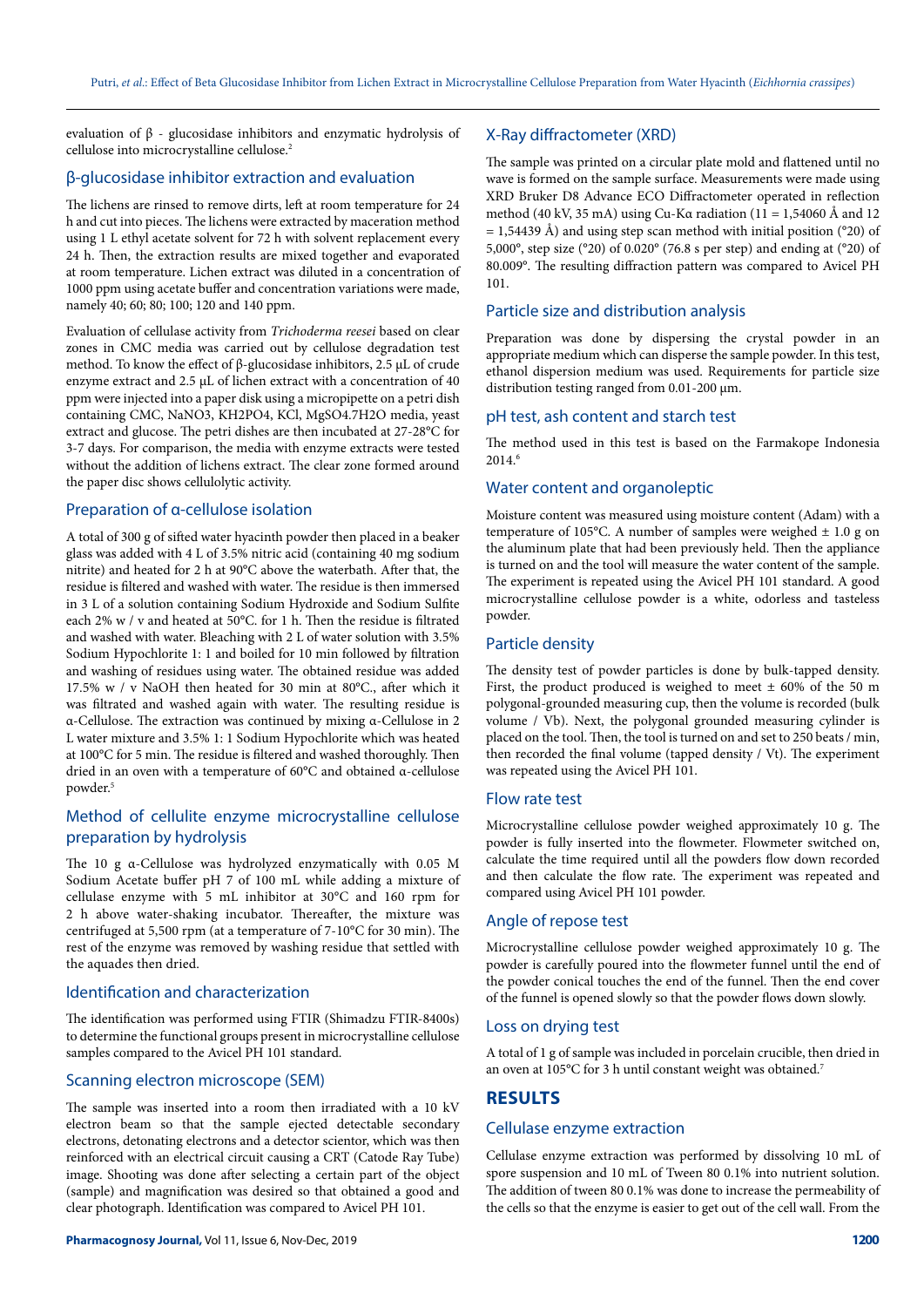centrifugation results obtained a supernatant crude cellulase enzyme in which the pellets are formed like thin of thread. The supernatant obtained was then used for evaluation of the action of β - glucosidase inhibitor, quantitative screening, optimization for enzymatic hydrolysis and enzymatic hydrolysis of cellulose microcrystalline.

## Evaluation of β-glucosidase inhibitors

Screening results using Spectrophotometer UV-Vis show that increasing the concentration of lichens extract has the effect of decreasing glucose concentration. Based on these results, the extract of lichens with 120 ppm concentration was used to optimize hydrolysis conditions and α-cellulose enzymatic hydrolysis. This concentration is considered optimum because the lowest glucose concentration produced. In addition, differences in glucose levels produced at 120 ppm and 140 ppm extracts of crusty moss extract were not significant.

# Preparation of α - cellulose from water hyacinth (Eicchornia crassipes)

The results obtained from the preliminary process are then weighed and crushed to a fine powder. But in the process, found some difficulties that is difficult to clean the powder because the original color of dark green dust so the color of the powder of the insulation results are less white, while the expected color is white. In addition to the washing process, this can occur due to lack of perfect in the process of delignification. After being isolated the dried powder is very difficult to crushed or blended, so the resulting powder is not smooth. The result of α-cellulose isolation obtained from 600 g of water hyacinth powder was 87.8 g (14.63%).

# Making microcrystalline cellulose with enzymatic hydrolysis method by cellulase enzyme and β glucosidase inhibitor

Manufacture of microcrystalline cellulose by enzymatic hydrolysis method of cellulase enzyme with addition of inhibitor compared with enzymatic hydrolysis of cellulase enzyme without addition of inhibitor. When compared, without addition of inhibitor showed 63% yield and a little higher yield (70%) was obtained with the addition of inhibitor (data not shown).

# Identification using FTIR

Based on the literature (Azubuike and Okhamafe, 2012), the main peaks in the infrared spectrum of microcrystalline cellulose are among 3500 - 3300 cm-1 (OH), 2900 - 2800 cm-1 (CH aliphatic), 1650 cm-1 (-O) - drag the neighboring hydrogen atom), 900 cm<sup>-1</sup> (β-glycosidic bond) and 1060 cm<sup>-1</sup> (C-OH).<sup>8</sup>

#### Scanning electron microscope (SEM)

SEM test results showed the formation of microcrystals in microcrystalline cellulose samples. At 500x magnification, it can be seen that microcrystalline cellulose samples have similar morphology with Avicel PH-101 standard.

# Analysis of X-Ray diffractometer (XRD)

Avicel PH-101 standard diffractogram shows two peaks. Sharp peaks at 2θ 22.71 indicate the presence of crystalline polymers and the peak widened at 2θ 18.77 indicates the presence of amorphous polymers in the standard. Sharp peaks in microcrystalline cellulose samples at 2θ 20.17 and 21.89 show the crystalline part of the sample. The peak widened at 2θ18.10 indicating the presence of amorphous parts in the sample. The peak doublet that appears on the crystalline part of the sample indicates the change from polymorph cellulose I to

polymorphic cellulose II which can be caused by exposure between the powder that has been bleached with 17.5% (w / v) sodium hydroxide solution when isolating α-cellulose. The discovery of doublet peaks in the crystalline part also occurs in microcrystalline cellulose produced from oil palm fibers (Xiang, Mohammed and Baharuddin, 2016) and corncob (Azubuike and Okhamafe, 2012).<sup>8,9</sup> Based on the results of the diffractogram, the standard crystallinity (CI) and sample index values were known, ie 67.11% for Avicel-PH 101 standard and 79.08% for microcrystalline cellulose samples (Table 1).

# Characterization

As seen in Table 2. (Figures 1-3 and Table 3).

## **DISCUSSION**

The β-glucosidase inhibitor was extracted from lichen with maceration method with ethyl acetate as solvent. The process took 72 h with solvent changing every 24 h. The solvent then filtered and the filtrate was evaporated. The extract was made into six different concentration (20, 40, 60, 80, 100, 120, 140 ppm) that were tested with DNS assay using spectrophotometer UV-Vis. The result showed that the lichen has β-glucosidase inhibitor activity and from six concentration, 120 ppm concentration is chosen for the next process. The process continued with cellulase enzyme extraction

|             |  |  |  |  |  | Table 1: Clear zones formed on the evaluation of $\beta$ - glucosidase |
|-------------|--|--|--|--|--|------------------------------------------------------------------------|
| inhibitors. |  |  |  |  |  |                                                                        |

| Lichen extract<br>concentration | <b>Absorbance</b><br>(A) | Glucose<br>concentration (ppm) |
|---------------------------------|--------------------------|--------------------------------|
| Without lichen extract          | 0.32708                  | 79.38                          |
| 40 ppm                          | 0.27366                  | 73.02                          |
| $60$ ppm                        | 0.26419                  | 71.89                          |
| 80 ppm                          | 0.25928                  | 71.31                          |
| $100$ ppm                       | 0.21665                  | 66.23                          |
| $120$ ppm                       | 0.12008                  | 54.74                          |
| $140$ ppm                       | 0.11575                  | 54.22                          |

**Table 2: Results of characterization of microcrystalline cellulose samples from hydrolysis.**

| <b>Test</b>      | <b>Requirement</b>                                                         | <b>Sample</b>                                                                                    |
|------------------|----------------------------------------------------------------------------|--------------------------------------------------------------------------------------------------|
| Organoleptic     | No color, tastes, and odor                                                 | Yellowish color, with no<br>tastes and odor                                                      |
| <b>Starch</b>    | No color                                                                   | No color                                                                                         |
| pH               | $pH \le 5.0$ dan $pH \ge 7.5$                                              | pH 7.03                                                                                          |
| Loss on drying   | $\leq 7.0\%$                                                               | 3.16%                                                                                            |
| Ash content      | $\leq 0.1\%$                                                               | 0.23%                                                                                            |
| Moisture content | $< 5\%$                                                                    | 3.42%                                                                                            |
| Particle size    | $20 - 200 \mu m$                                                           | $15.46 \mu m$                                                                                    |
| Particle density | BD: $0.25 - 0.50$ g/cm <sup>3</sup><br>TD: $0.33 - 0.70$ g/cm <sup>3</sup> | BD: $0.75$ g/cm <sup>3</sup><br>TD: $0.73$ g/cm <sup>3</sup><br>Carr's: 21.23 %<br>Hausner: 1.27 |
| Flow rate        | $\leq$ 1.41 g/s                                                            | $1.43$ g/s                                                                                       |
| Angle of Repose  | $34.4 - 49^{\circ}$                                                        | $19.11^{\circ}$                                                                                  |

#### **Table 3: Pharmacokinetic parameters of oral insulin nanoparticles.**

| <b>Parameter</b>                   | <b>Test group</b> | <b>Positive control</b> |  |  |
|------------------------------------|-------------------|-------------------------|--|--|
| $C_{\text{max}}(pg/ml)$            | 1325.83           | 2301.67                 |  |  |
| $T_{\text{max}}$ (minutes)         | 120               | 60                      |  |  |
| $AUC_{0-t}$ (µg.hour/ml)           | 0.30              | 0.32                    |  |  |
| $K_{\alpha}$ (hour <sup>-1</sup> ) | 0.15              | 0.18                    |  |  |
| $K_{\alpha}$ (hour <sup>-1</sup> ) | 0.08              | 0.20                    |  |  |
| $t_{1/2}$ (hour)                   | 8.22              | 3.38                    |  |  |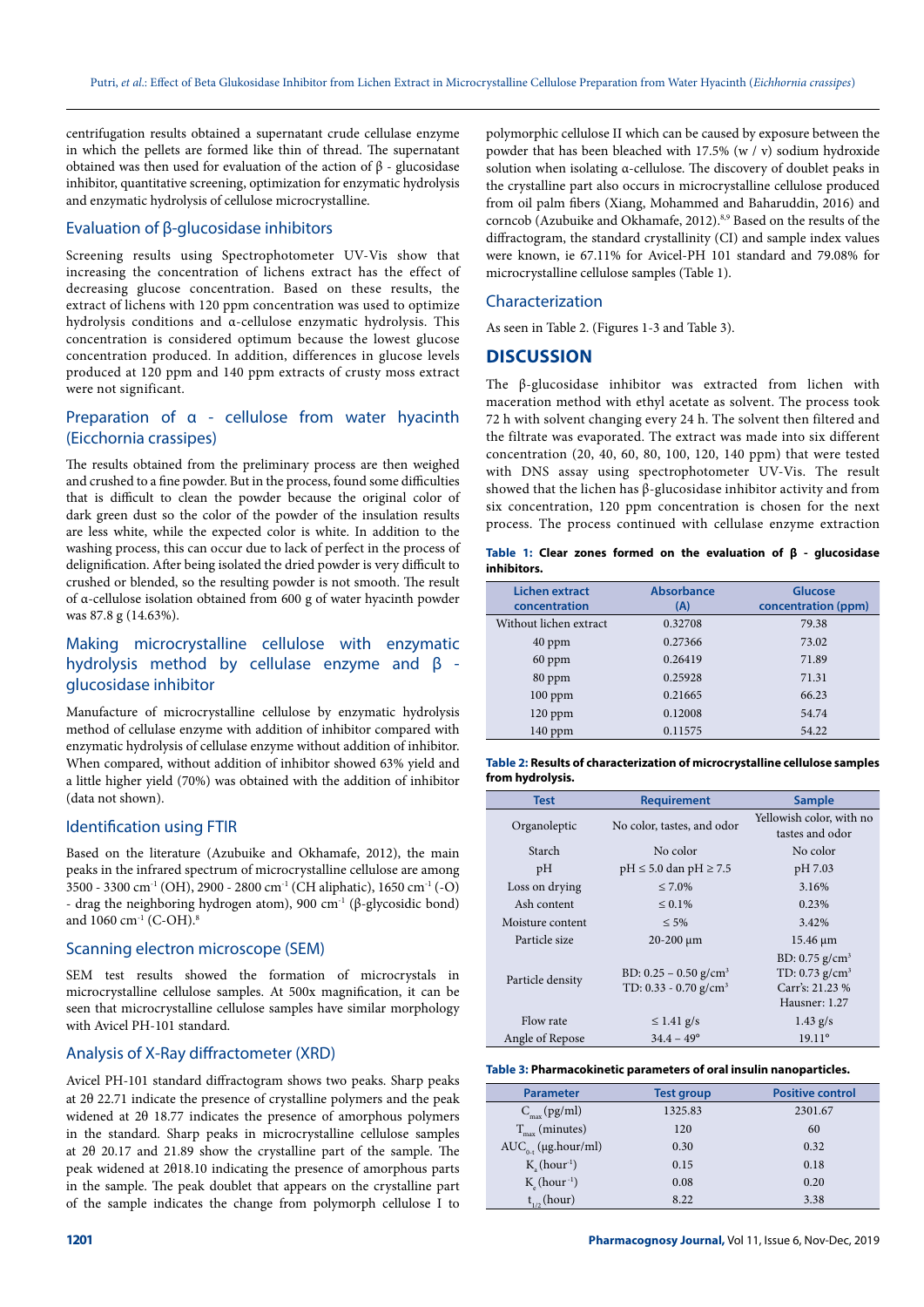

**Figure 1:** The identification results using a standard FTIR Avicel PH 101 (red) and microcrystalline cellulose powder samples of hydrolysis (purple).



**Figure 2:** Results of SEM analysis on (a) Avicel PH-101 and (b) microcrystalline cellulose powder samples from water hyacinth with magnification of 500x.



Figure 3: Diffractogram of microcrystalline cellulose from water hyacinth.

from *Trichoderma reesei*. Optimization of enzymatic hydrolysis process was conducted with testing of sample, cellulase enzyme and inhibitor, with the results that duration of hydrolysis of 4 h in acetate buffer solution pH 7 in 28°C could produce the lowest glucose concentration.

Manufacture of MCC by enzymatic hydrolysis method with inhibitor was compared with enzymatic hydrolysis without inhibitor, with results that yield of enzymatic hydrolysis method with inhibitor was higher than without inhibitor. Characterization of MCC samples showed that organoleptic test, starch test, moisture content, acidity degree, drying rate and flow rate test has met the existing requirement. But for ash level test, the test results do not meet the requirements because there are still a lot of residues of inorganic compounds derived from plants water hyacinth. For particle density test and angle